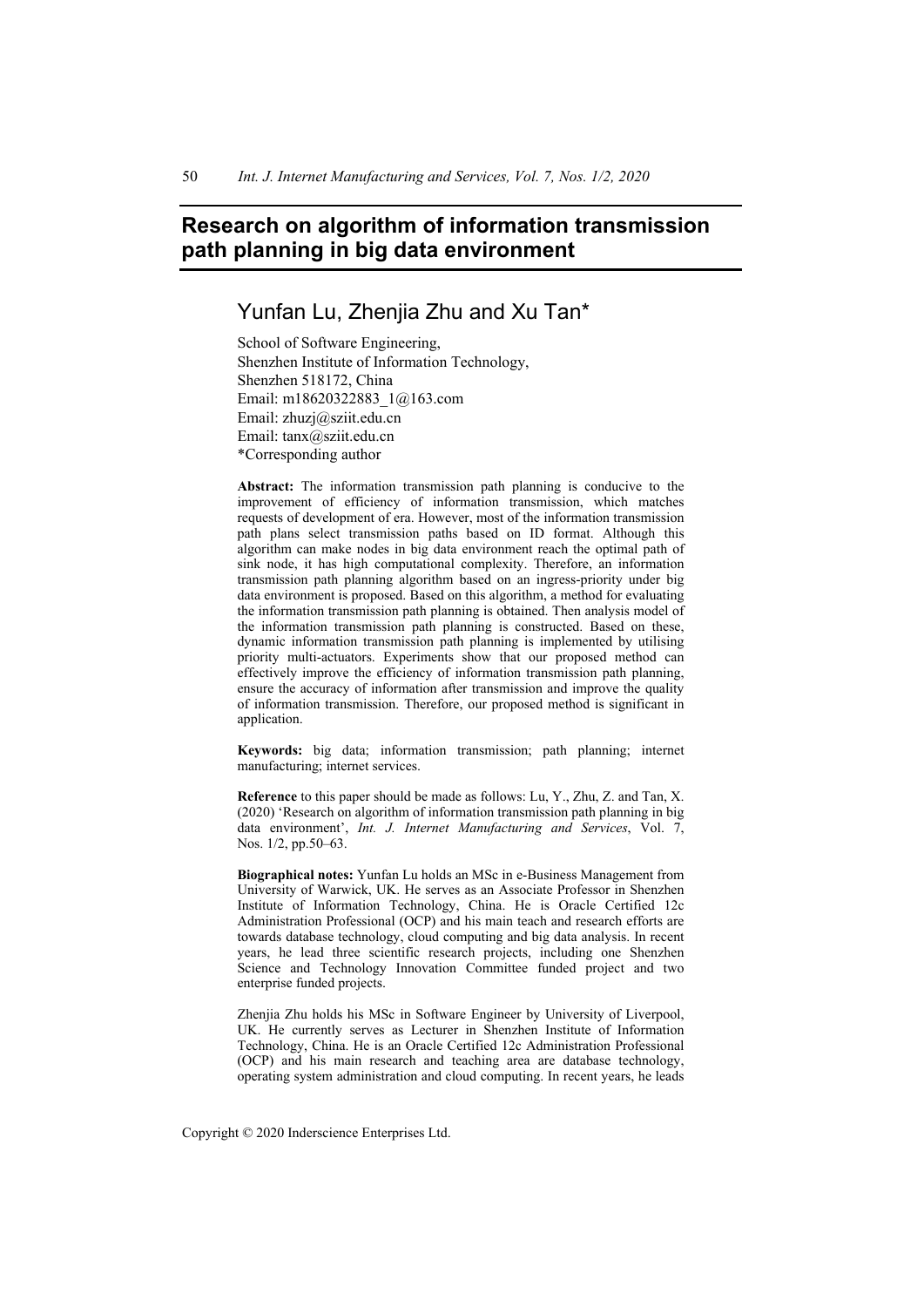five scientific research projects, including one Shenzhen Science and Technology Innovation Committee funded project and two Guangdong Academy of Education funded projects.

Xu Tan received his PhD degree from National University of Defense Technology in 2009. Currently, he is a Professor at Shenzhen Institute of Information Technology and the Director of Information Management Department, China. He is also an MSc degree Supervisor of University of Xiangtan, China. His research interests include intelligent decision, machine learning and public opinion analysis.

#### **1 Introduction**

With the development of internet technology, data memory capacity is increasing (Yan and Shi, 2016). In big data environment, the accuracy and effectiveness of information transmission is receiving more and more attentions (Cao et al., 2015). Path planning is an important part of network optimisation problems (Liu et al., 2013b; GAO et al., 2014; Hu et al., 2015), which is widely used in the field of logistics and transport, communication engineering, traffic navigation (Pan and Li, 2016; CAI et al., 2016). Due to the complexity of network, the complexity of information transmission is also increased with it (Levchenko and Nemenman, 2014). The traditional information transmission path planning is the information transmission path planning algorithm combining multiple transmission path algorithm (Liu et al., 2013a; Jonsson, et al., 2015; Mancini et al., 2016). This method for information transmission path planning can not guarantee the accuracy of information transmission, and the quality and efficiency of information transmission need to be improved (Kim et al., 2014; Jia et al., 2014). However, this method caused widespread concern of experts and scholars, which has become the focus of the industry research topic (Makki et al., 2016; Le et al., 2015).

Luo et al. (2014) proposed the information transmission path planning algorithm based on service quality. Zou et al. (2014) proposed the information transmission path planning algorithm facing to the communication data. Kwon and Hedman (2015) proposed the information transmission path planning algorithm based on genetic algorithm.

For above problems, this paper proposed an information transmission path planning algorithm based on service quality in big data environment, realising the information transmission path planning in big data environment. First, a multi-transmission path generation based on node potential was proposed. Based on the analysis of existing multi-next-hop transmission algorithms, a multi-transmission-path generation algorithm framework NPMA based on node potentials was proposed (Liu et al., 2015). Combining the shortest transmission path standard with the minimum cost idea, a multi-path generation algorithm under the framework of the algorithm was proposed. Then the assessment of the information transmission path planning method under the data environment was analysed, and the factors that affected the path planning efficiency in the big data environment were analysed, and the analysis model of the information transmission path planning problem was established. After that, the multi-actuators with in-degree priority were used for dynamic information transmission path planning. The establishment of the shortest path tree was done in consideration of energy consumption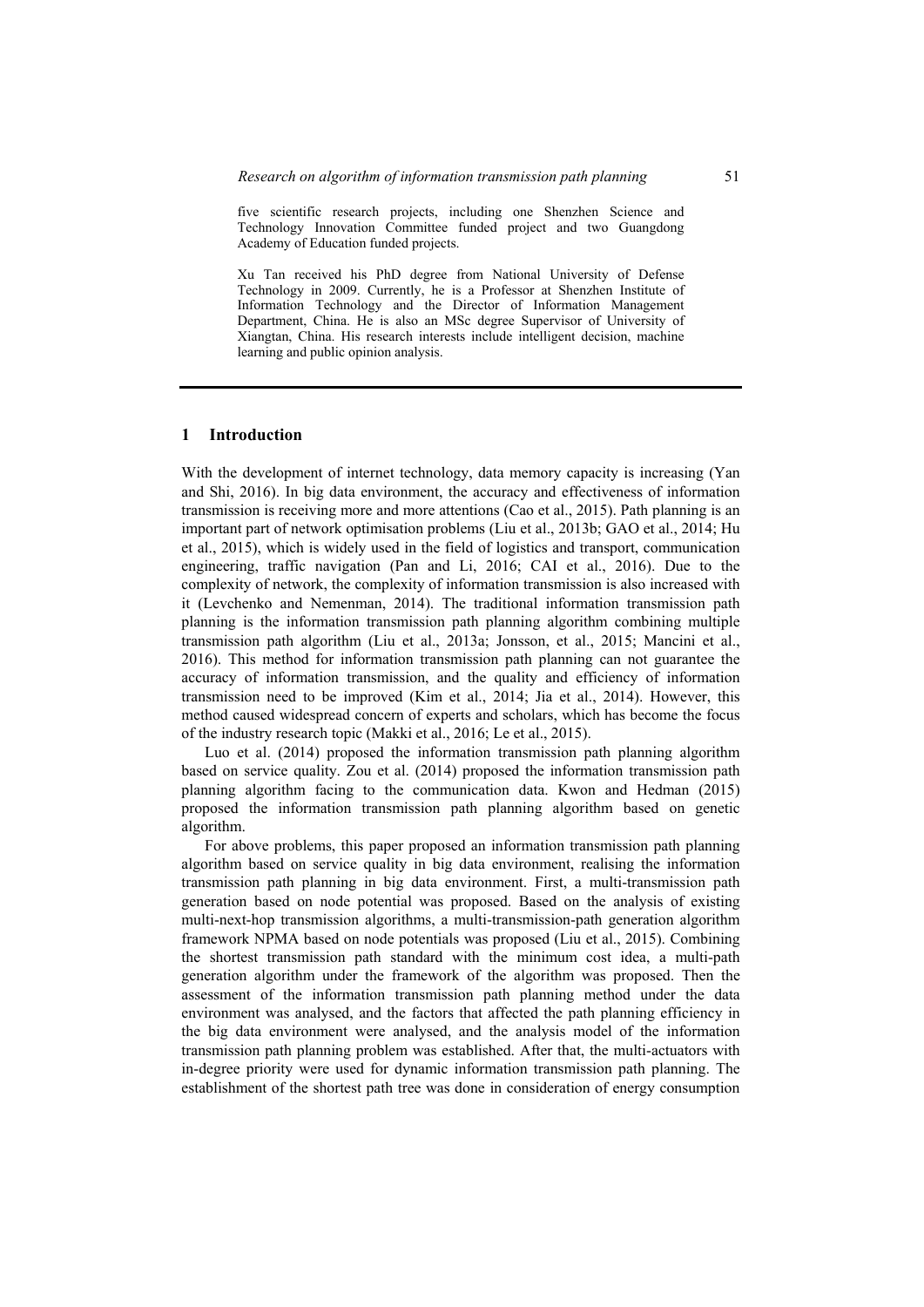based on the energy and information sources of the transmission nodes. Considering the maximum delay of the network in the big data environment as a constraint, the heuristic search rule was used as the ingress of the information node to determine the convergence point of the information. Update information convergence points by periodically adjusting the shortest path tree. By solving the shortest travelling salesman problem at the meeting point, a single multiple access transmission path was determined. According to the energy loss characteristic of the information node, the network was divided into load balancing sub-regions to realise the information transmission path planning in the big data environment.

# **2 Research on information transmission path planning algorithm in big data environment**

With the development of computer technology, the way of information transmission is various.

# *2.1 Algorithm for generating multiple transmission path based on nodal potential*

There is a one-to-one relationship between the hard disk and the bus for general computer host, a hard disk is usually connected to a bus. However, there is a many-to-many relationship between hard disks and buses in Big Data environment because hosts and storage are connected through fibre switches or multiple network cards and IP. Therefore, there are multiple path selections from host to storage. If multiple paths are used at the same time or one of the paths is broken, the multiple pathing process is required.

Multi-path generation is the basis and prerequisite for multi-path processing in big data environment analysing existing multi-hop transmission algorithm, multi-transmission path generation algorithm framework NPMA based on node potential is proposed. The algorithm framework indicates that multipath generation is equivalent to converting network graphs to directed acyclic graphs. Besides, the conversion of directed acyclic graphs can be implemented by assigning different potential values to network nodes. Through the combination of the shortest transmission path criterion and the minimum cost, the multipath generation algorithm under algorithm framework is proposed.

## *2.1.1 Common multi-next-hop transmission generation algorithm*

In the multi-next-hop transmission generation algorithm based on acyclic inequality condition, the condition of acyclic inequality can be expressed as equation (1).

$$
\begin{cases}\nFD_j^i(t) \le D_{ji}^k(t) \\
S_j^i(t) = \left\{ k \middle| D_{ji}^k(t) < FD_j^i(t) \right\}\n\end{cases} \tag{1}
$$

In equation (1),  $FD_i^j(t)$  represents the feasible distance from node *i* to node *j*. In the steady state of the network,  $FD_i^i(t) = D_i^i$ ,  $S_i^i$  represents the selectable descendant node set of node *i*,  $D_{ii}^k$  represents the optimal distance from node *i* to destination node *j*, which is noticed by *k*. *t* represents the time function. From equation (1), we can obtain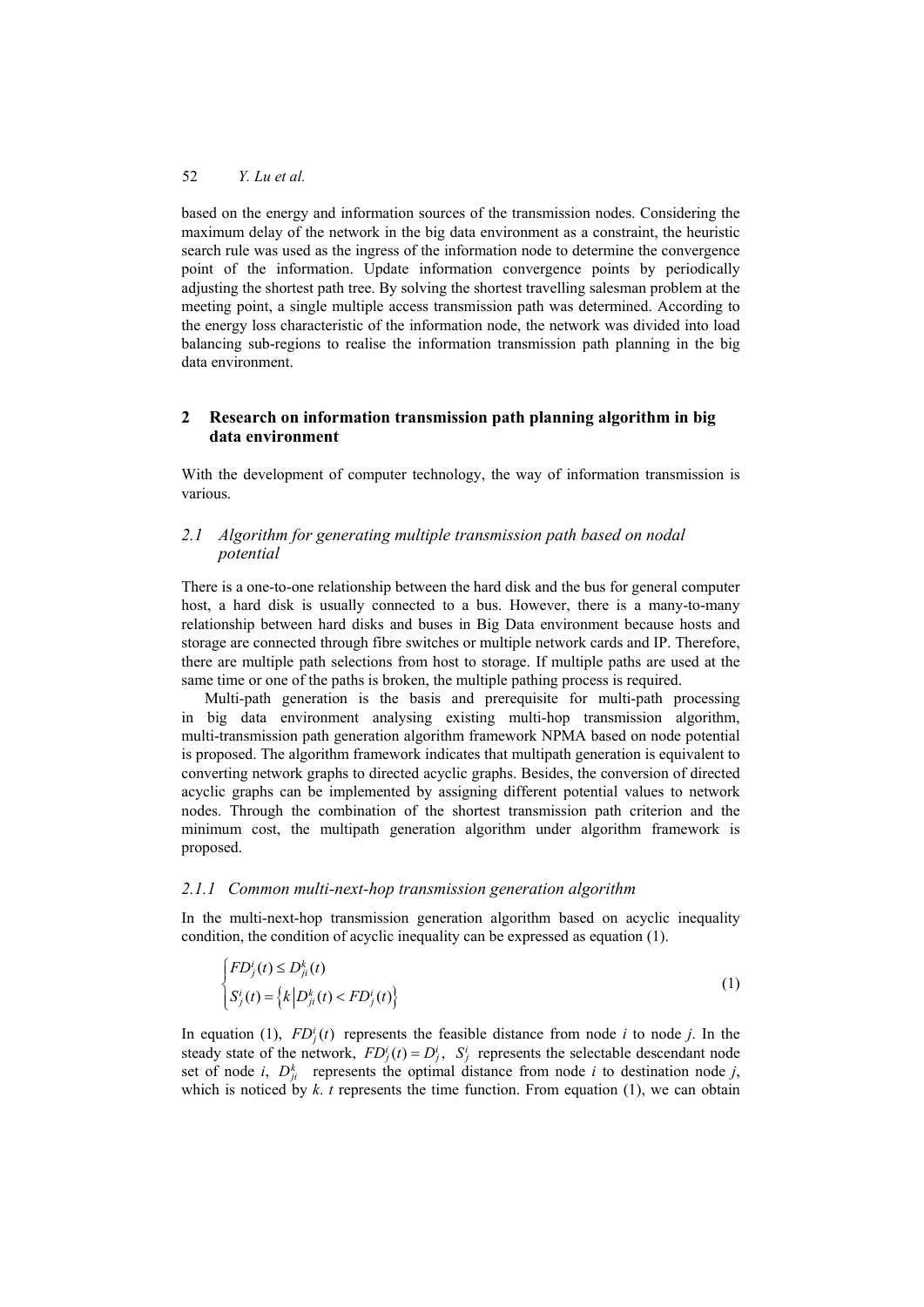that node *j* represents the destination node, and the optimal distance from node *i* to destination node *j* which is notified by descendant node *k* is less than the distance from its adjacent node to the destination node, which notified by node *i*. So node *i* selects descendant node *k* for information transmission. That is to say, for all adjacent nodes of node *i*, as long as the distance to the destination node is closer to the node *i*, it can be used as the feasible next-hop of node *i*, thus forming many feasible paths.

The algorithm of multi-next-hop transmission generation based on acyclic inequality is the multi-next-hop generation algorithm widely used at present. But this method has the high cost in the information transmission path planning, which influences the information transmission path planning. Therefore, this paper uses the multi-next-hop information transmission algorithm based on node potential. The frequently-used multi-next-hop information transmission algorithms based on node potential can be divided into the node potential multi-next-hop information transmission algorithm based on the shortest path expansion and the node potential multi-next-hop information transmission algorithm based on the minimum cost sum. Two algorithms are compared in this paper, so as to complete the information transmission path generation algorithm.

## *2.1.2 Algorithm for generating multiple transmission paths based on node potential*

In the idea of algorithm based on node potential, the implementation process of node potential multi-next-hop transmission algorithm based on shortest-path Expansion is shown in Figure 1.

**Figure 1** Implementation process of node potential multi-next-hop transmission algorithm based on shortest-path expansion, (a) centralised implementation of algorithm (b) distributed implementation of algorithm

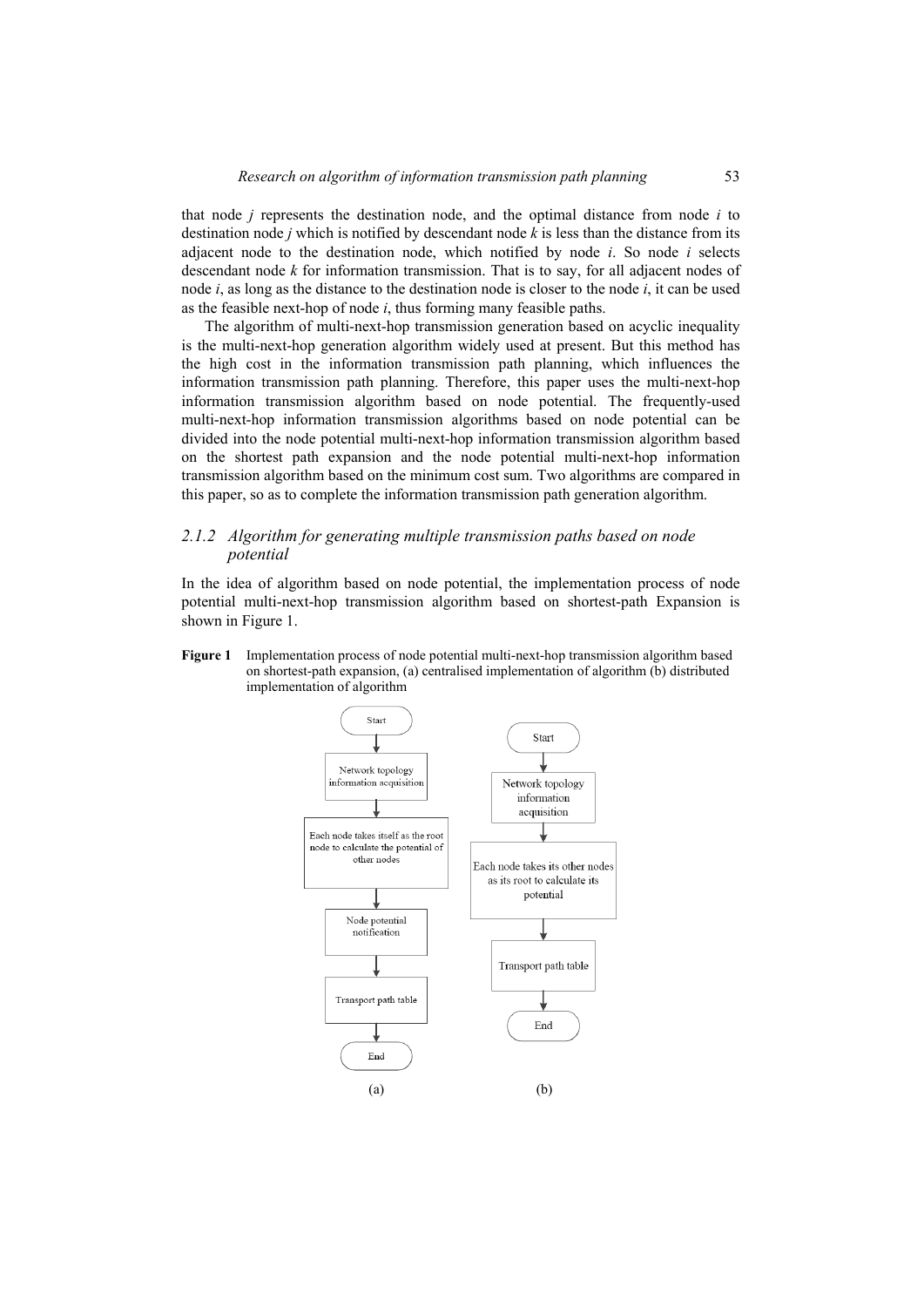As can be seen from Figure 1, in the implementation process of a specific algorithm, a centralised multi-hop transmission algorithm based on the shortest path extension can be adopted. Distributed multi-hop transmission algorithms based on shortest path extensions can also be implemented. The minimum cost and the algorithm is corresponding to the network diagram *G* = (*V*, *E*), firstly we set up an empty set *S*, and *s* represents any node in network diagram.  $\sum \cos t(v, s)$ *s S*  $t(v, s)$  $\sum_{s \in S} \cos t(v, s)$  represents the sum of cost of all paths between all nodes in set *S* and node *v*, gradually put node *v* which is not in set *S* and minimises

 $\cos t(v, s)$ *s S*  $t(v, s)$  $\sum_{s \in S} \cos t(v, s)$  into set *S*. When all the nodes belong to set *S*, the sequence that the nodes

join set *S* is the demand. We set the destination node is node *s* which is firstly added to set *S*, and its potential value is 0, and the sequence that other nodes are added into set *S* is the potential value of nodes relative to *s*.

The minimum cost and algorithm have the following properties.

When the set of points satisfies the relational expression  $A \subset B$ , we can obtain equation (2).

$$
\sum_{x \in A} \cos t(v, x) \le \sum_{x \in B} \cos t(v, x) \tag{2}
$$

Setting  $i = k + 1, k + 2, \ldots, n$ , thus equation (3) is obtained.

$$
\sum_{x \in V_k} \cos t(v, x) \le \sum_{x \in V_k} \cos t(v, x) \tag{3}
$$

Because  $v_i$  is earlier to be selected into the set than  $v_i$ , the inequality must holds according to the minimum cost and in the sequence that nodes join the set in algorithm.

# *2.2 Evaluation of information transmission path planning method in big data environment*

In order to improve the efficiency of information transmission path planning in big data environment, several problems need to be researched.

- 1 The efficiency of the core algorithm. It determines the efficiency of information transmission path planning, which is one of the key factors for realising the efficient path planning.
- 2 The problem of concurrent computation in multipath transmission. In big data environment, the information transmission path planning is simultaneously received by multiple user requests, and the method of processing requests will definitely influence the efficiency of the information transmission path planning.
- 3 The problem of information transmission. In big data environment, data sources are multi-directional.

Aiming at the above problems, in order to achieve the transmission path planning information in big data environment, we use the efficient and improved Highway Hierarchical algorithm, and use the distributed processing technology to solve the problem of multi-information transmission in big data environment, and build the distributed system, and use hierarchy analysis method to complete the information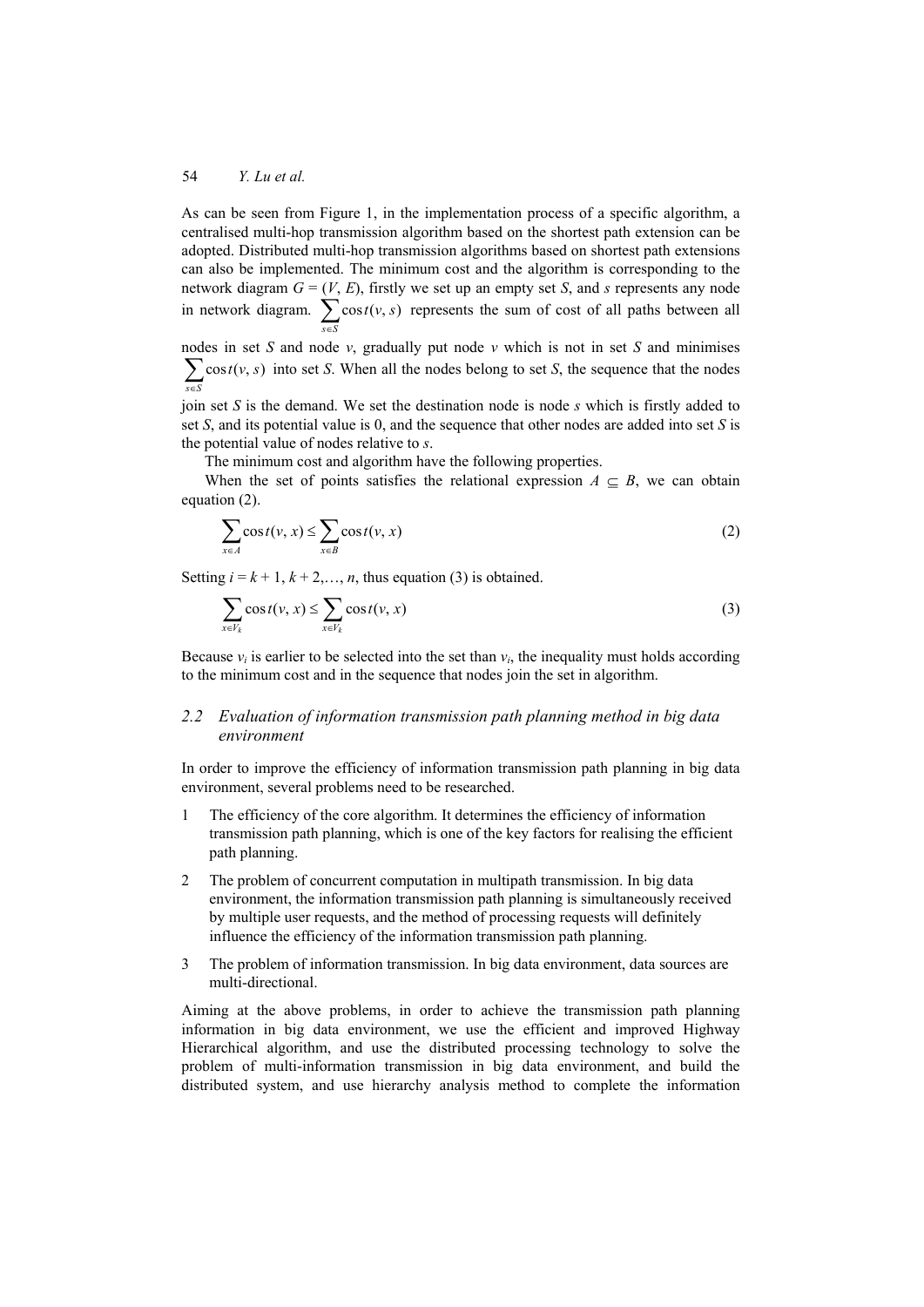transmission path planning. Through the hierarchical analysis of transmission problems of information transmission path, according to the nature of path planning problem and the general objective to be achieved, the problem is decomposed into multiple different component factors. We use relationship among factors to gather and combine factors according to different levels, forming a structure model with multi-level analysis. Finally the path planning problem is divided into the target layer *O*, criterion layer *C* and the program layer *P*, the relationship among elements at each layer is connected by a straight line, and the analysis model of information transmission path planning problem is shown in Figure 2, so as to complete the analysis.



**Figure 2** Information transmission path planning problem analysis model

According to Figure 2, for the realisation of information transmission path planning, we use criteria layer path length *C*1, the data integrity *C*2, energy consumption *C*3 and receiving time delay *C*4 to set up relative important judgment factors, by pairwise comparing the importance between elements, we determine the weight value of criterion for target.

For the comparison factor, 1:1 represents the equal importance. 9:1 represents the strong importance, comparing the importance among elements, the values are filled and arranged to form a judgment matrix *A*. Matrix *A* is presented in equation (4).

| $A = \begin{bmatrix} 1 & 1/2 & 4 & 3 \\ 2 & 1 & 7 & 5 \\ 1/4 & 1/7 & 1 & 1/2 \end{bmatrix}$ |                                                   |  |
|---------------------------------------------------------------------------------------------|---------------------------------------------------|--|
|                                                                                             |                                                   |  |
|                                                                                             | $\begin{bmatrix} 1/3 & 1/5 & 2 & 1 \end{bmatrix}$ |  |

We use the ratio of actual data measured by different paths in schematic layer to build so as to complete the analysis of the information transmission path planning under the big data environment.

## *2.3 Dynamic information transmission path planning of multiple actuators based on in-degree preference*

Because the multipath access in information transmission path planning for the use of node energy is unbalanced, this paper proposes a dynamic information transmission path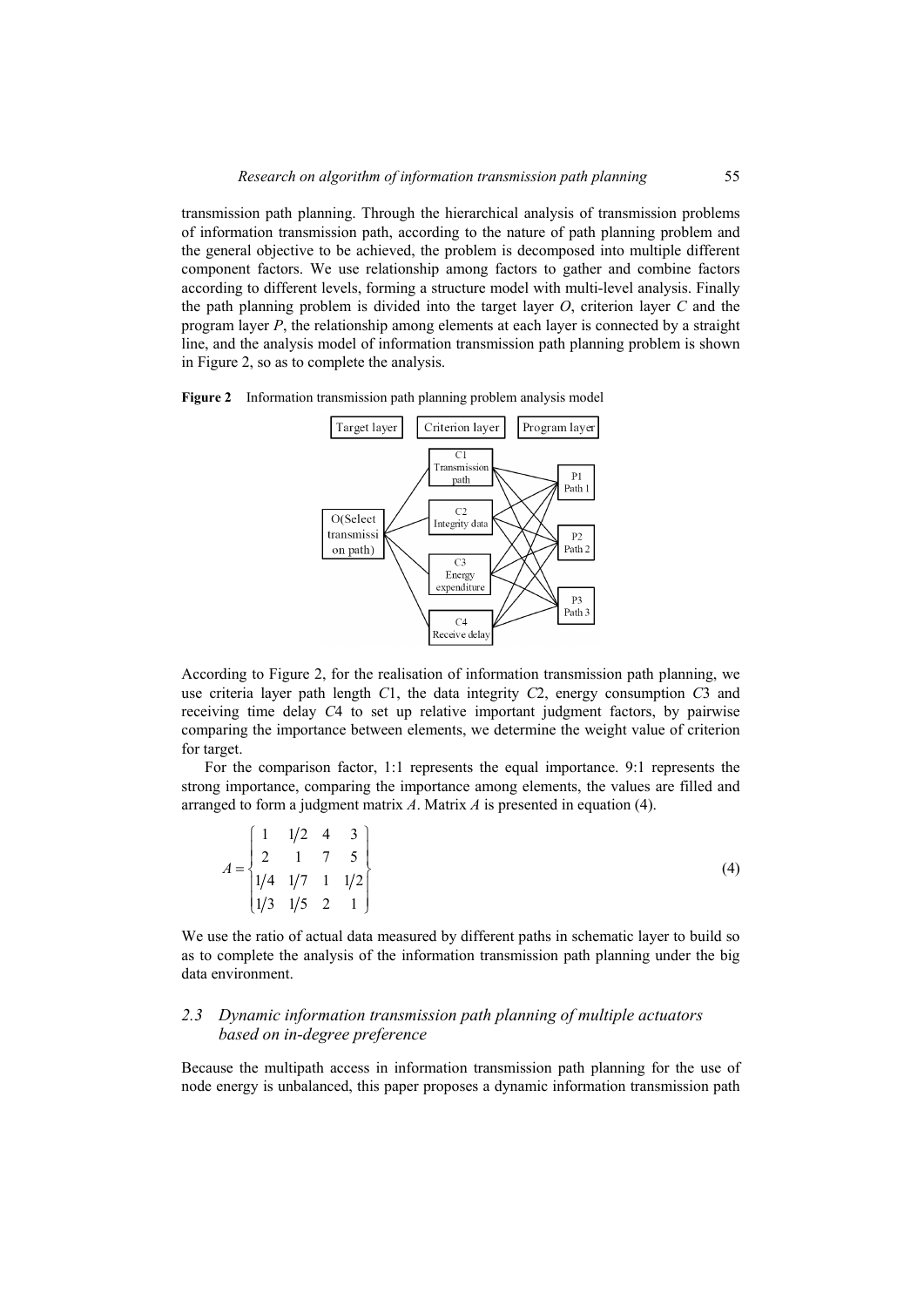planning strategy based on in-degree preference, so as to optimise the energy utilisation in information transmission.

Multi-information transmission path planning problems mainly include energy optimal path planning for single information transmission and multiple information transmission load balancing. Due to the given information node set and delay constraint, the total energy consumed for information transmission is reduced by finding information transmission paths that do not exceed a specified length and connecting sub-trees of all information nodes. Aiming at the problem of load balancing of information transmission, the energy consumption of each area is load balanced by searching for a strategy for dividing each information transmission network.

In the process of derivation of information transmission node energy model, we use First Order radio model, and set the energy from the transmission *mbit* packet to the distance *d* as  $E_{tx}(m, d)$ ,  $E_{rx}(m)$  represents the energy consumption receiving *mbit* packets,  $E_{tx}(m, d)$  and  $E_{rx}(m, d)$  can be expressed as equations (5)–(6).

$$
E_{tx}(m, d) = \alpha m + \beta m d^n \tag{5}
$$

$$
E_{rx}(m) = \lambda m \tag{6}
$$

In equations (5)–(6),  $\alpha$  and  $\lambda$  represent the constant of transmitting and receiving electrical equipment,  $\beta$  represents the energy consumption of transmission gain. The energy consumption in this paper represents the energy consumption of information transmission nodes, in other words, it is the total energy  $C_i(m)$  consumed by the transport *mbit* packet of node *i* to node *j*, the expression of  $C_i(m)$  can be obtained by equation (7).

$$
C_{ij}(m) = \begin{cases} \alpha m + \beta m_{ij}^n & \text{if } j \text{ is multiple path} \\ (\alpha + \lambda)m + \beta md_{ij}^n & \text{others} \end{cases}
$$
(7)

Assuming the energy for information transmission is enough, without considering the energy consumption in receiving, the information transmission carries on the multi hop forwarding and the data fusion through receiving the data of sub information node, and completes the information transmission. We set the total energy consumed in this process as  $i(\omega_i(m))$ , among them  $\omega_i(m) = \delta_i^+ \lambda m + \alpha m + \beta m d_{ij}^n$ ,  $\delta_i^+$  indicates the in-degree of node *i*. From the above discussion, it can be concluded that in order to reduce information loss during information transmission. It is imperative to find suitable confluence points and transmission paths from nodes to confluence points. By reducing the ingress of nodes and the distance of information transmission, the consumption of information transmission energy is reduced.

We set a given set *V* of information transmission nodes as well as the information transmission path set  $K = (1, \ldots, k)$ , and look for *k* moving path *U*, taking the points on *U* as the root to establish a geometric tree  $\{u \in K | T_i^u(V_i^u, E_i^u) \}$ ,  $\bigcup_i V_i^u \supseteq V$ , make sure the following two points are true.

1 the total energy consumption  $f_1 = \sum_{(u,v) \in E_i^u} |C_{uv}|$  of information transmission is minimal.

2 make 
$$
\sum_{(p,q)\in E_i^1} C_{pq} = \sum_{(p,q)\in E_i^2} C_{pq} = \cdots = \sum_{(p,q)\in E_i^k} C_{pq}
$$
.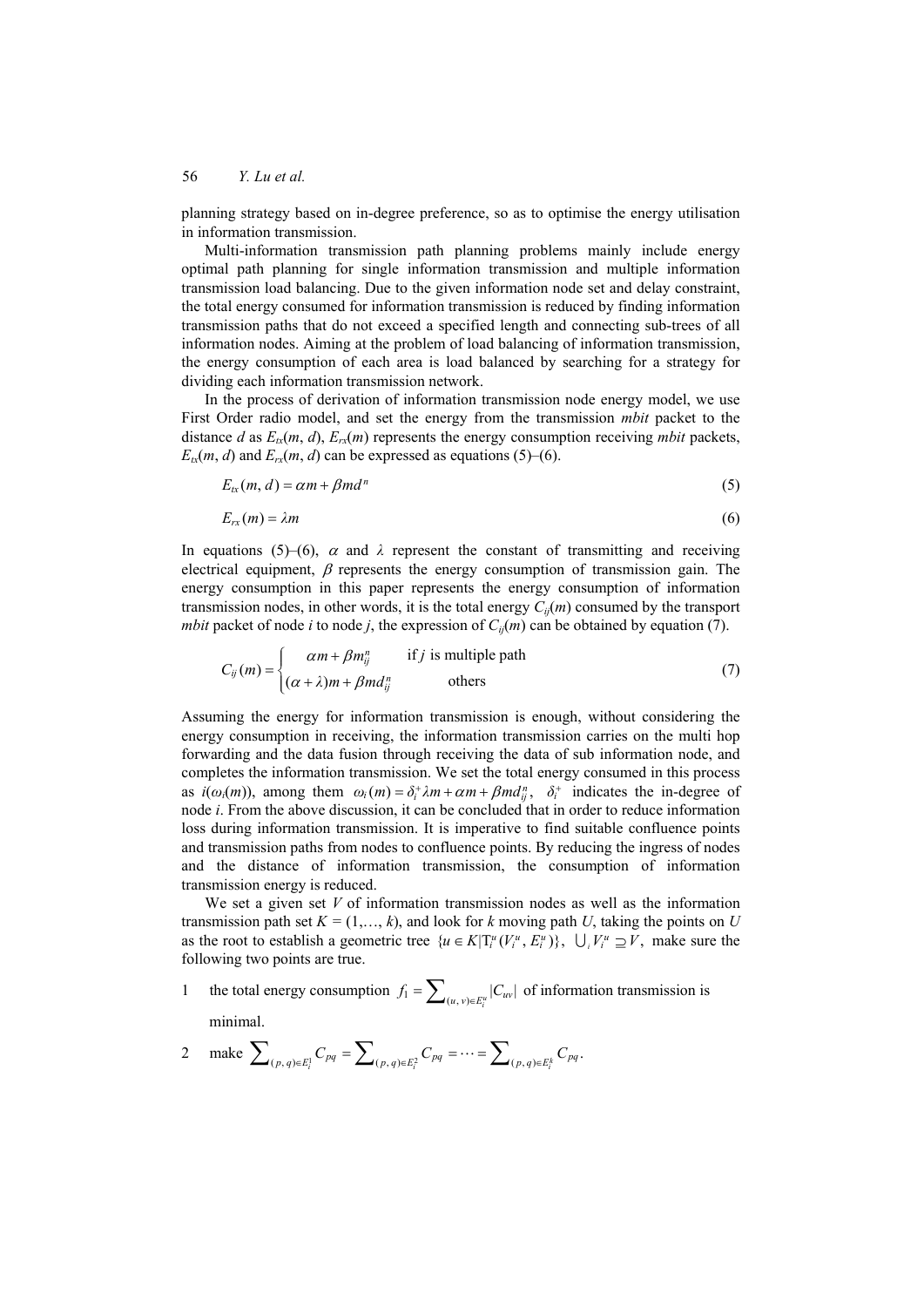For above two objectives, object 1 and object 2 can be expressed as equations (8)–(9).

Minimise 
$$
\sum_{i,j,u\in V} x_{iju} C_{ij}
$$
 (8)

$$
\sum_{i,j,u \in V} x_{iju} C_{ij} Z_{u1} = \sum_{p,q,u \in V} x_{pqu} C_{pq} z_{u2} = \dots = \sum_{m,n,u \in V} x_{mnu} C_{imn} z_{uk}
$$
(9)

Object 1 can be divided into three sub-problems: convergence point selection, information transmission path problem, and the shortest path selection problem of information transmission when satisfying the constraints. In this paper, the problem is transformed into a certificate optimisation problem, and the specific constraint process is described by equations  $(10)$ – $(12)$ .

$$
\sum_{u \in V} y_{iu} = 1 \quad \forall i \in V \tag{10}
$$

$$
\sum_{u \in V} y_{iu} \ge I_u \quad \forall u \in V \tag{11}
$$

$$
y_{iu} \le I_u \quad \forall i, u \in V \tag{12}
$$

Above formulas correspond to sub targets selected by confluence points. Equation (10) shows that any information transmission is only attached to one confluence point. In other words, the information data cannot be transmitted to the two confluence points at the same time. Equation (11) shows that a confluence point can receive multiple information transfer tasks. Equation (12) shows that the root of sub aggregation tree must be composed of confluence points.

$$
x_{iju} \le I_u \quad \forall i, j, u \in V \tag{13}
$$

$$
x_{iju} \leq 0.5(y_{iu} + y_{ju})n_{ij} \quad \forall i, j, u \in V
$$
\n
$$
(14)
$$

$$
\sum_{i,j\in V,i\neq j} x_{iju} = \sum_{i\in V,i\neq u} y_{iu} \quad \forall u \in V
$$
\n(15)

Above formulas correspond to sub targets of information transmission path. Equation (13) shows that the information node can only transmit data to an aggregation tree taking rendezvous point as the root. Equation (14) shows that the neighbour nodes in aggregation tree belong to a rendezvous point. Equation (15) shows an equal number and the number of aggregation tree the number of sub nodes attached to the rendezvous point.

$$
\sum_{k \in K} z_{uk} \le I_u \quad \forall u \in V \tag{16}
$$

$$
\sum_{p \in V} e_{pqk} = z_{qk} \quad \forall q \in V, \forall k \in K
$$
 (17)

$$
\sum_{p \in V} e_{pqk} = z_{pk} \quad \forall p \in V, \forall k \in K
$$
\n(18)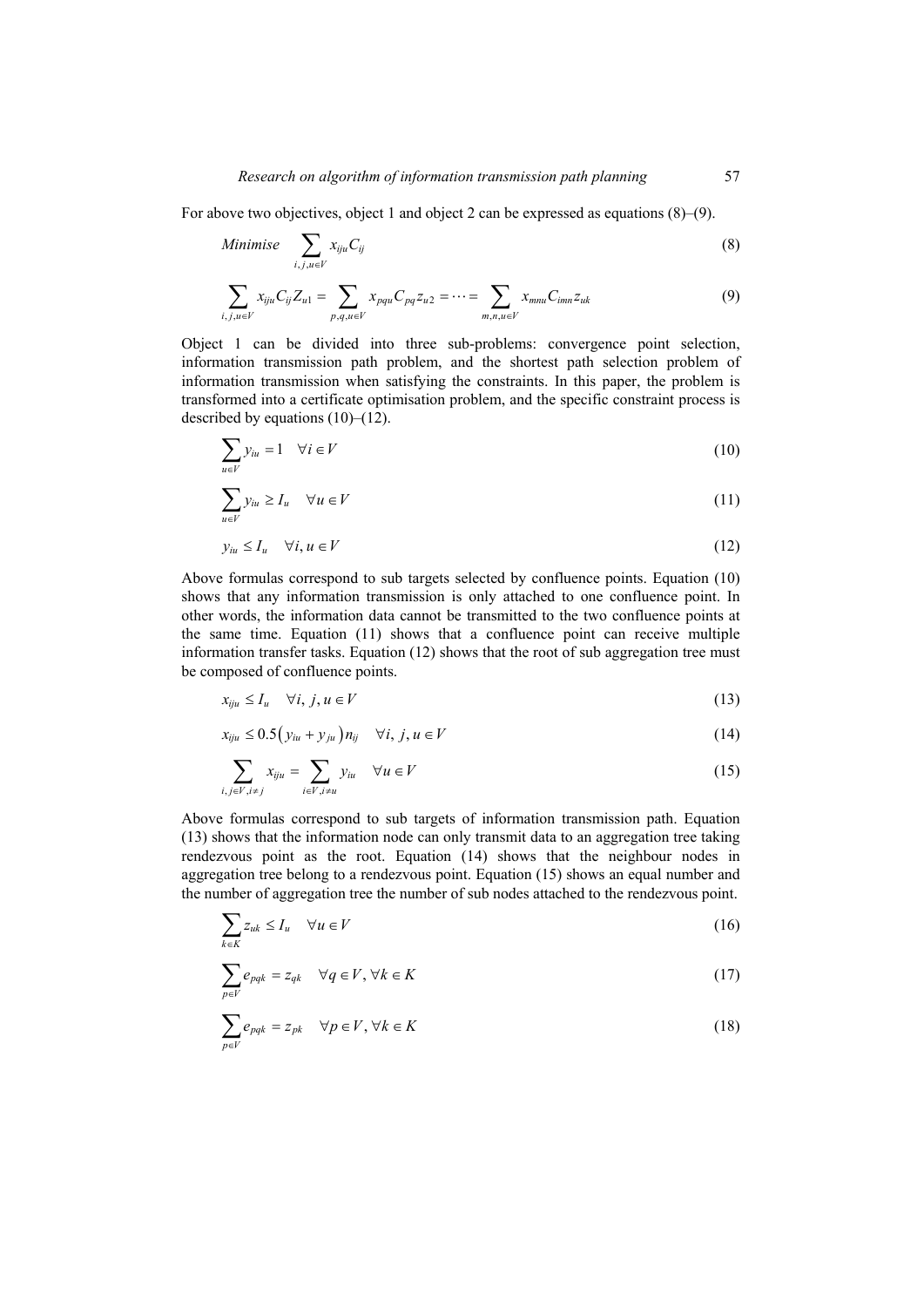Above formulas are corresponding to the selection problem of information transmission shortest path, equation (16) shows that each confluence point can only be accessed by a multipath; equations  $(17)$ – $(18)$  show that the information transmission passes through a confluence point.

$$
\sum_{p,q \in V} l_{pq} e_{pqk} \le c \Delta_{delay} \quad \forall k \in K \tag{19}
$$

$$
\sum_{i,j,u\in V} x_{iju} C_{ij} \le V E_{\text{max}} \tag{20}
$$

Equation (19) shows that the information transmission distance can not exceed the maximum information transmission distance under given time delay. Equation (20) shows that the energy of information transmission node can not exceed the initial value of energy in network.

In each of above constraints,  $\{0, 1\} \forall u \in V$  when node *u* is the convergence point, thus  $I_u = 1$ , otherwise  $I_u = 0$ ;  $y_{iu} = \{0, 1\}$   $\forall i$ ,  $u \in V$  if node *i* is in that subtree taking *u* as the root, then  $y_{iu} = 1$ , otherwise  $y_{iu} = 0$ , in  $n_{ij} = \{0, 1\} \ \forall i, j \in V$ , when *i* and *j* are adjacent nodes, thus  $n_{ij} = 1$ , otherwise  $n_{ij} = 0$ , in  $x_{iju} = \{0, 1\}$   $\forall i, j, u \in V$ , if the data of *i* passes *j* and meets at *u*, then  $x_{iju} = 1$ , otherwise it is 0. In  $e_{\text{pak}} = \{0, 1\}$   $\forall p, q \in V$ ,  $\forall k \in K$ , if the  $(p, q)$  edge are accessed by sin *k k*, thus it is 1, otherwise 0; in  $z_{uk} = \{0, 1\}$   $\forall u \in V$ ,  $\forall k \in K$ , when node *u* is accessed by sin *k k*, it is 1, otherwise 0;  $l_{pq} \forall p, q \in V$  represents the length of  $(p, q)$  edge,  $C_{ii} \forall i, j \in V$  represents the periodic line  $(i, j)$  of energy consumption.



**Figure 3** Shortest-path tree based on distance and energy-aware, (a) static tree (b) dynamic tree

Because information transmission needs to consider the energy saving and the shortest path, in order to balance these two goals, we need to consider three aspects, including network topology, node routing, and information transmission path. Since the information transmission node is fixed, no packet scheduling factor is considered for any node in the network. Passing a data energy needs to consume the minimum path as the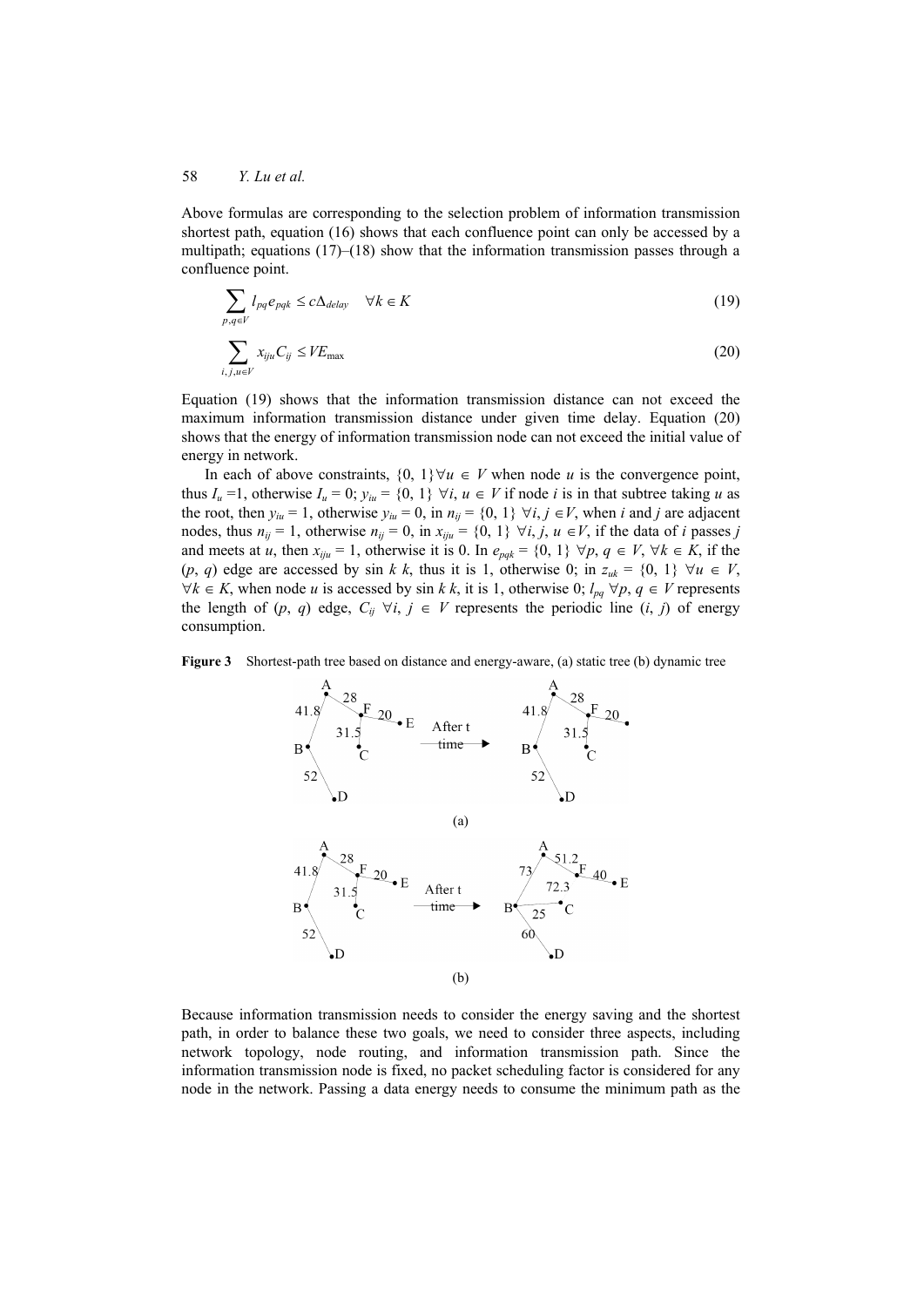shortest distance between the source node and the information transmission node. In view of the above discussion, this paper proposes an information transmission mobile acquisition scheme based on the dynamic shortest path tree, and dynamically selects information convergence points and information transmission paths. Under the precondition of satisfying the constraint, it is the information transmission load balancing. The shortest-path tree model is shown in Figure 3.

In this paper, the dynamic shortest-path tree is used to build the data gathering tree of network.

$$
C_{ij}^* = C_{ij} / (r_i \times r_j) \tag{21}
$$

In equation (21),  $C_{ii}^{*}$  represents the dynamic weight of information transmission periodic line  $(i, j)$ ,  $r_i$  and  $r_j$  represent the ratio of residual energy and initial energy of node *i* and node *j* respectively. Form the shortest-path tree built by above formula, we synthetically consider the distance between originating node and destination node and the energy of originating node and destination node, according to static shortest-path tree and dynamic energy sensitive path tree from Figure 3, Figure 3(a) after the establishment of static tree, root nodes will consume more energy, after the death of nodes, other nodes will die in turn; from Figure 3(b), because  $C_{ij}^*$  will dynamically change according to the residual energy of nodes. After a period of time, the node will rebuild the minimum spanning tree, which balances the network energy load to each node.

As mentioned above, the energy consumption of node is related to the in-degree of node and the distance between the node and its father node. The greater the in-degree of node is, the longer the distance from the father node is, the more likely to die. Therefore, reducing the in-degree and the information transmission distance can decrease the energy consumption of the information transmission node and complete the information transmission path planning.

In conclusion, concrete steps of information transmission path planning algorithm in large data environment proposed in this paper are shown in Figure 4.

**Figure 4** Steps of information transmission path planning algorithm proposed in this paper

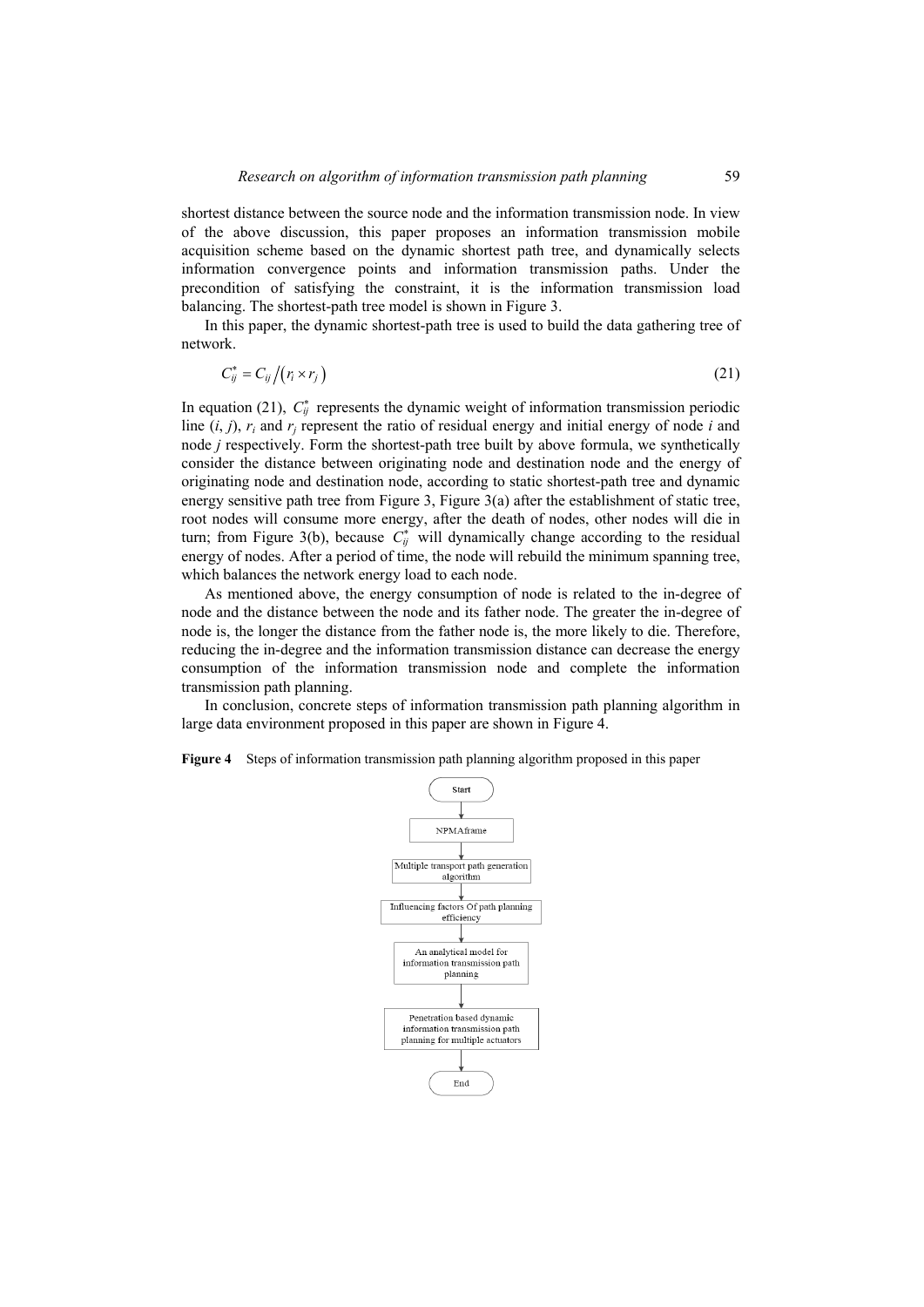## **3 Experimental results and analysis**

In order to prove the validity and feasibility of information transmission path planning algorithm in big data environment based on in-degree preference proposed in this paper, we need a simulation experiment, which is carried out in Windows 7 Ultimate operating system. CPU is Intel Core I3 with 3.2 Ghz. The operation platform is Microsoft Visual Studio.NET 2010. Besides, information transmission path planning algorithm that our proposed is compared with those algorithms proposed by Luo et al. (2014) and Zou et al. (2014).

With the change of the transmission information in big data environment, the transmission information size is expressed by the number of bytes, the unit is the piece, and comparison of time consumption of three information transmission path planning algorithms are obtained. The comparison results are shown in Figure 5.

**Figure 5** Comparison of time consumption of three information transmission path planning algorithms



As shown in Figure 5, with the increase of the number of bytes, the information that requires transfer is gradually increasing. With the time consuming of 4 seconds, 80 bytes are transported using our proposed method. While 15 and 20 seconds are transported using the method proposed by Luo et al. (2014) and Zou et al. (2014), respectively. Compared with the information transmission path planning algorithm proposed by Luo et al. (2014) and Zou et al. (2014), the method proposed by us has a less time-consuming increase with the increase of transmission information. Therefore, the method proposed in this paper takes less time for information transmission path planning.

Using information transmission path planning algorithm that our proposed and proposed by Luo et al. (2014) and Zou et al. (2014), the information transmission path in big data is planned. Then, energy consumption (joule) of three path planning algorithms is calculated by equation (22).

$$
Q = I^2 R t \tag{22}
$$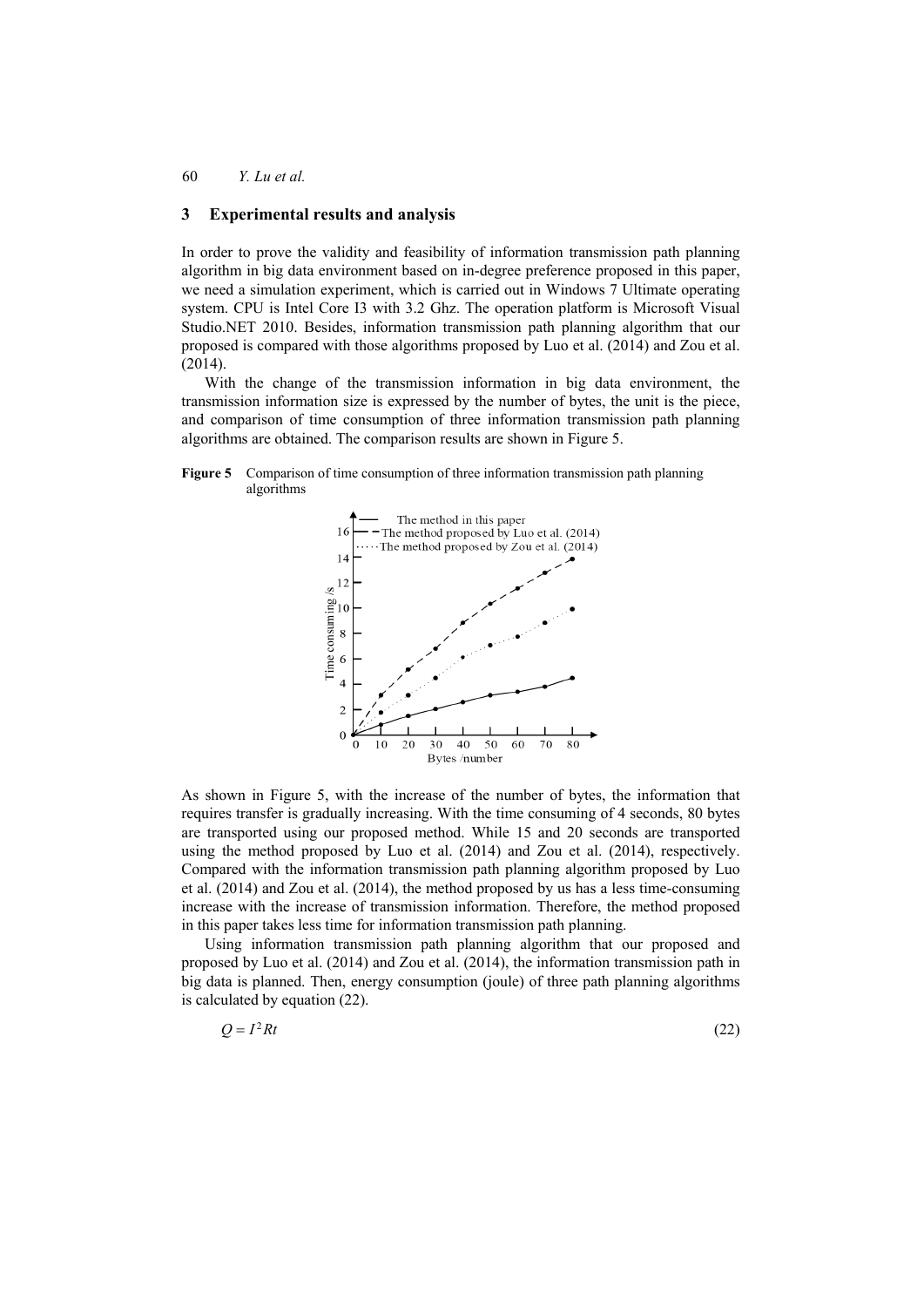In above formula, *Q* represents the energy consumption (joule) of information transmission path planning algorithm. *I* represents the electric current of information transmission path planning, and the unit is the ampere; *R* represents the resistance of conductor, and the unit is ohm; *t* represents the running time, and the unit is the hour (h). Through this calculation, the comparison of energy consumption of three information transmission path planning algorithms is obtained, and the comparison results are shown in Figure 6.





As shown in Figure 6, using our proposed information transmission path planning algorithm, energy consumption is 240 joules in 40h, while energy consumption exceeds 240 joules in 10 h and 15 h using the method proposed by Luo et al. (2014) and Zou et al. (2014), respectively. Besides, energy consumption fold line obtained by our proposed method approximates a straight line, while energy consumption fold line obtained by the method proposed by Luo et al. (2014) and Zou et al. (2014) has a larger range of fluctuations. Therefore, the information transmission path planning algorithm proposed in this paper can effectively reduce the energy consumption of the path planning, and the energy consumption is relatively stable.

Finally, the accuracy of the three information transmission path planning algorithms is compared, and the accuracy (%) is defined to indicate the coherence between the information and the original information after transmission. The calculation method is as follows.

$$
\varphi = \frac{\rho}{\theta} \times 100\% \tag{23}
$$

In equation (23),  $\varphi$  represents accuracy,  $\rho$  represents correctly transmitted information and  $\theta$  represents the total amount of information transmitted. Accuracy of three information transmission path planning algorithms is calculated, accuracy of the three algorithms is compared. The comparison results are shown in Figure 7.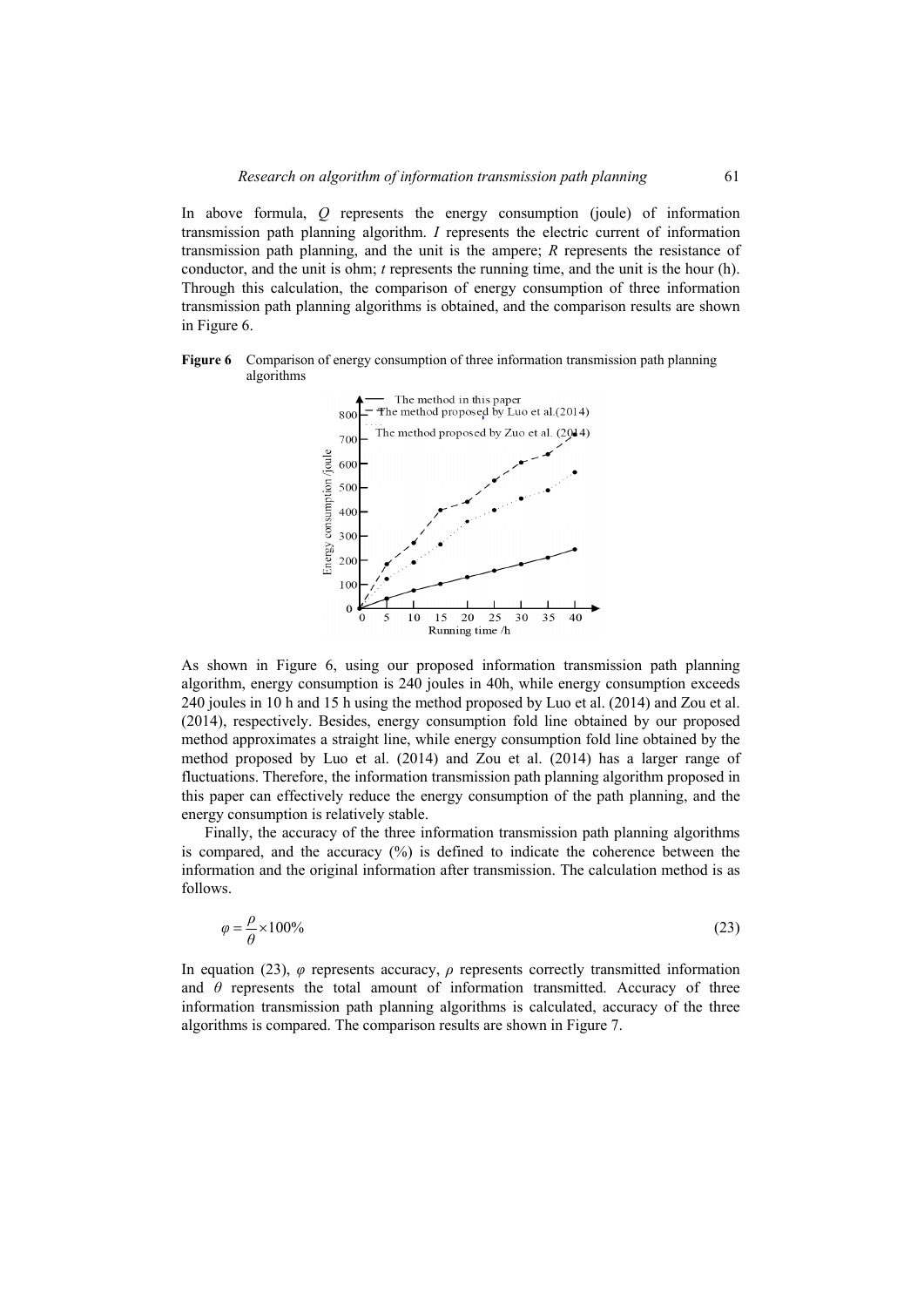



As shown in Figure 7, compared with the information transmission accuracy obtained by the method proposed by Luo et al. (2014) and Zou et al. (2014), accuracy of information transmission obtained by our proposed method is high and accuracy fluctuation is small. Accuracy fluctuation keeps more than 95%. However, accuracy obtained by Luo et al. (2014) is between 80% and 90% and has a larger fluctuation. Accuracy obtained by proposed by Zou et al. (2014) is between 75% and 80% and has a smaller fluctuation while accuracy is low. Which indicates that accuracy of information transmission obtained by our proposed method is relatively stable.

In summary, the information transmission path planning algorithm proposed in this paper can effectively reduce the time and energy consumption of information transmission, improve the accuracy of information transmission, and the quasi-determinacy of information transmission.

### **4 Conclusions**

The information transmission path planning in big data environment is the key problem of network optimisation, which is receiving more and more attention with the development of era. This paper proposes an information transmission path planning algorithm in big data environment based on in-degree preference. Experiments show that the proposed method can effectively improve the efficiency of information transmission path planning, and ensures the accuracy of information after the transmission, and improves the quality of information transmission, which has highly practical value.

### **Acknowledgements**

This work is supported by the National Natural Science Foundation of China (Nos. 51538007), MOE Liberal Arts and Social Sciences Foundation (Nos. 17YJCZH157), Science and Technology Project of Shenzhen (Nos. JCYJ20160530141956915), and the Pengcheng Scholar Funded Scheme.